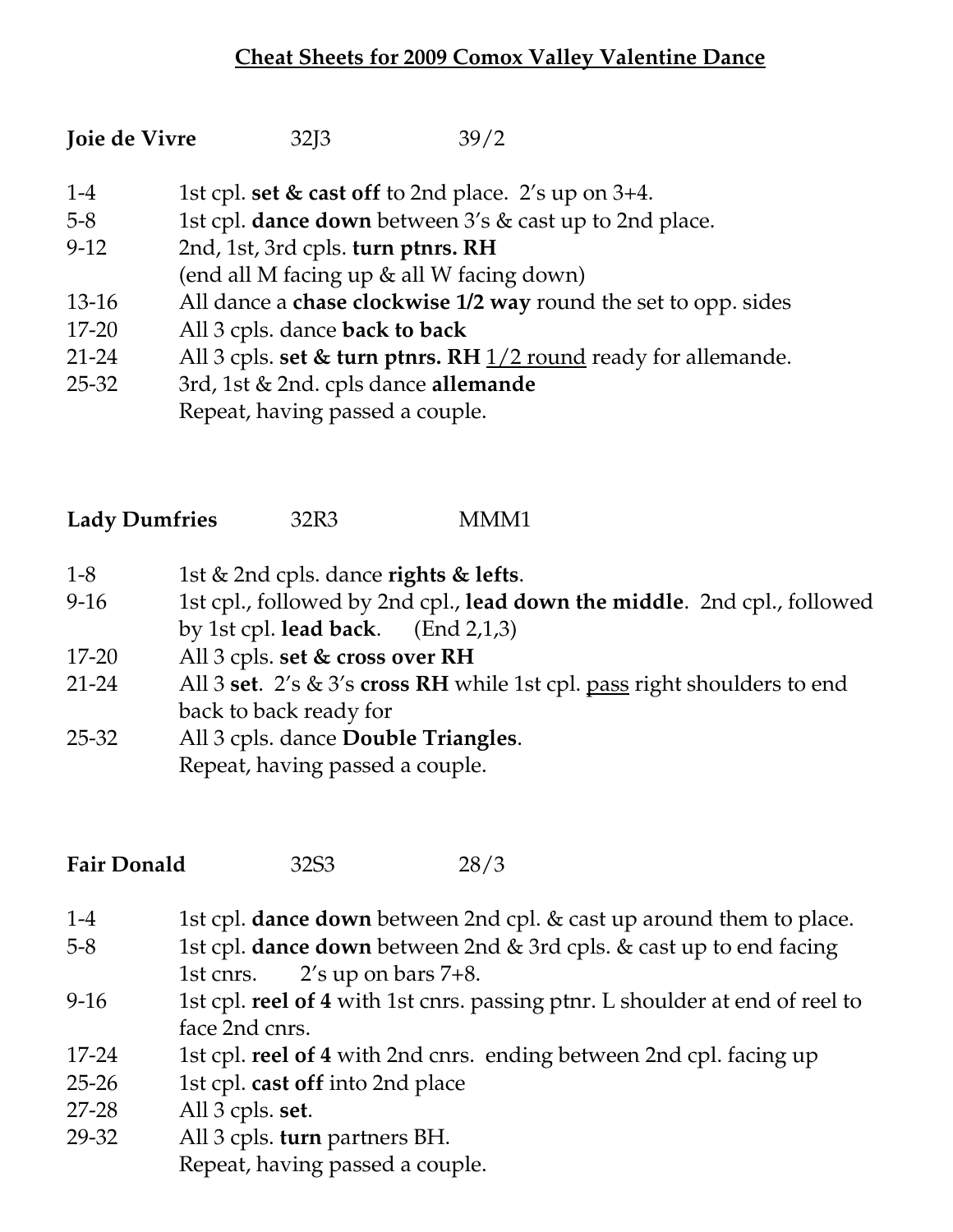## **Just As I Was in the Morning or The Deuks Dang Ow'er My Daddie** 40J2 19/3

| $1 - 8$   | 1st cpl. cast off 1 place, cross RH, dance up behind 2's & cross LH.  |
|-----------|-----------------------------------------------------------------------|
|           | $(2's$ do NOT step up)                                                |
| $9-16$    | 2nd cpl. cast up 1 place, cross RH, dance down behind 1's & cross LH. |
|           | (1's do NOT step down)                                                |
| 17-24     | 1M with prom. hold, leads 1W behind 2M (who moves up) & leaves her    |
|           | in 2M's place, crosses over & turns 2W $1/2$ way RH                   |
| 25-32     | 1M & 2W lead between ptnrs., divide & dance round own ptnr, cross     |
|           | back & turn RH, ending across from own ptnr.                          |
| $33 - 36$ | 1st cpl. half figure of 8 around 2's                                  |
| $37 - 40$ | 1st cpl. turn RH once round.                                          |
|           | Repeat, having passed a couple.                                       |

| The Braes of Tulliemet | 32S <sub>3</sub> | 7/12 |
|------------------------|------------------|------|
|                        |                  |      |

- 1-4 1st cpl. **set & cast off** one place. 2's up on 3+4.
- 5-8 1st cpl. **cross RH & cast off** to 3rd place (opp. sides). 3's up on 7+8.
- 9-12 3rd & 1st cpls. dance **4 hands once round** to the left.
- 13-16 1st cpl. **dance up to top & cast off** one place, end facing 1st cnrs.
- 17-24 1st cpl. **set to & turn corners**.
- 25-30 **LS reels of 3** on sides with corners. (LS to 1st corner to begin)
- 31-32 1st cpl. **cross** RH.

Repeat, having passed a couple.

**The Flowers of Edinburgh** 32R3 1/6

- 1-8 1W followed by partner **cast** below 3C, 1W cross & dance up behind men while1M dance up centre to 1st places on opposite sides & **set**.
- 9-16 1M followed by partner, **repeat** 1-8 to end in own places.
- 17-24 1st cpl. **lead down the middle & up.**
- 25-32 1st & 2nd cpls. **poussette**. Repeat, having passed a couple.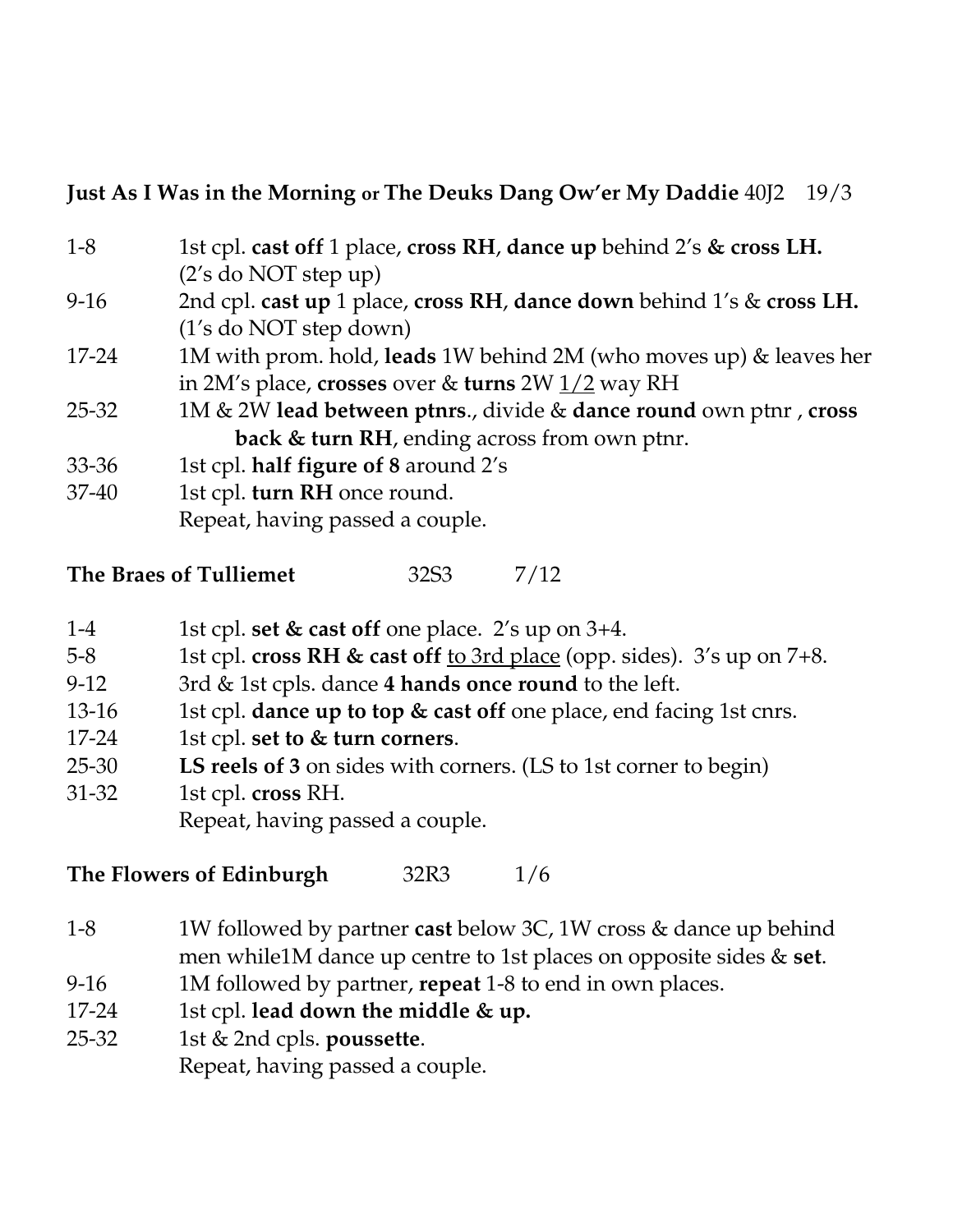| <b>Miss Nancy Frowns</b> | 32J3 | 14/5 |
|--------------------------|------|------|
|--------------------------|------|------|

- 1-8 1st & 2nd cpls. **set twice** to ptnrs., then 1st M **sets twice** to 2M, while 1W sets twice to 2W.
- 9-16 1st cpl. **lead down crossing** below the 2's, dance behind the 3's, **lead up crossing** over to own sides at the top and **cast off** to 2nd place. 2's up on 15+16.
- 17-24 **LS reels of 3** across the dance; 1W with the 2nd cpl. & 1M with 3rd cpl.
- 25-28 1st cpl. **right hands across** with the 3rd cpl.
- 29-32 1st cpl. **left hands across** with the 2nd cpl. Repeat, having passed a couple.

| The Lea Rig | 32S <sub>2</sub> | 21/5 |
|-------------|------------------|------|
|             |                  |      |

- 1-16 1st cpl. dance **petronella turn and set** all round. 2's move up slightly on 1+2 and join in by setting on 3+4. They continue the petronella turn and set with the 1's until bar 15+16, when they turn into their original places.
- 17-24 1st cpl. **lead down the middle & up**.
- 25-28 1st & 2nd cpls. dance **right hands across**, ending with 1L & 2M back to back, ready for
- 29-32 1st & 2nd cpls. dance **half poussette.** Repeat, having passed a couple.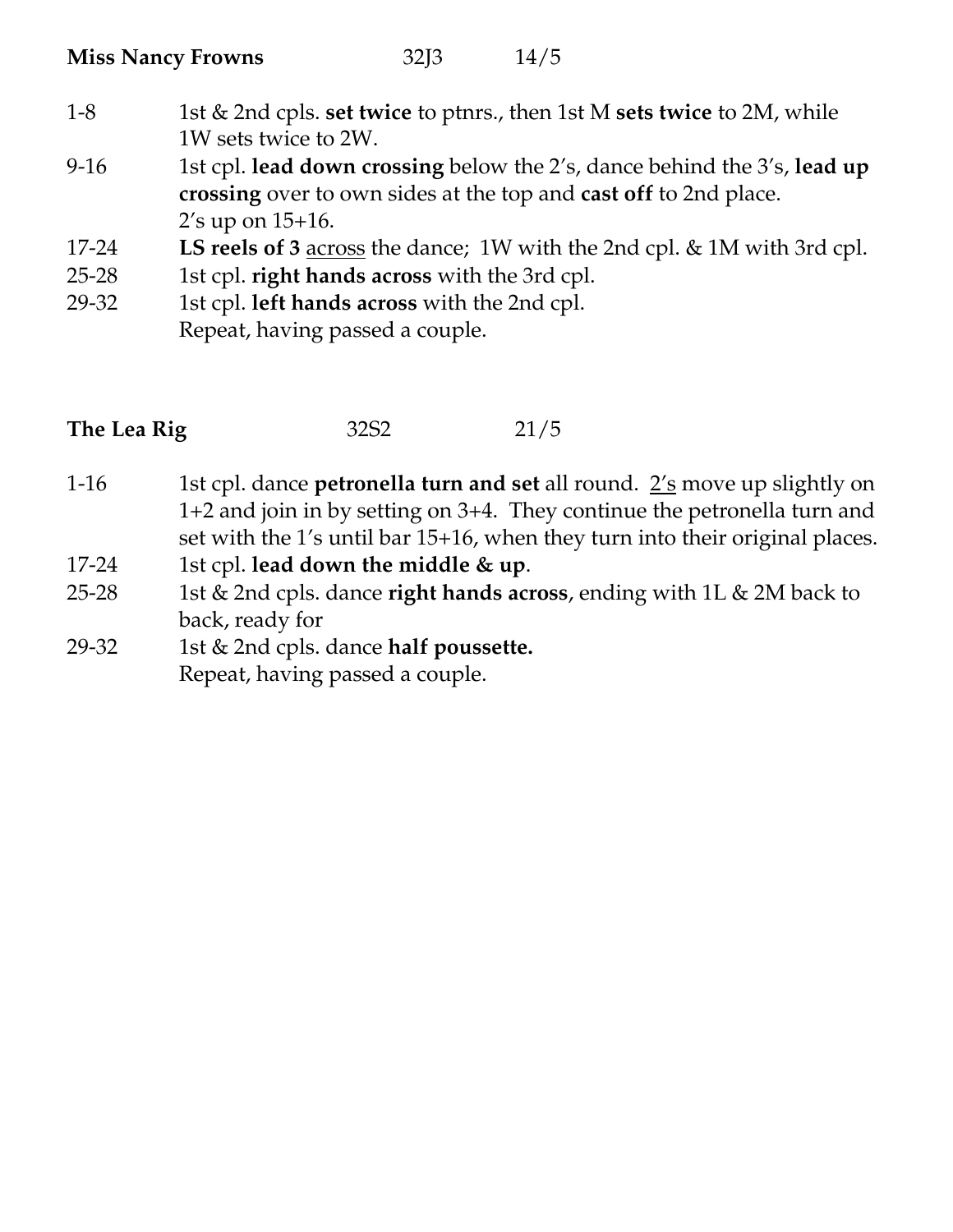| <u>Part A</u> |                                                                    |
|---------------|--------------------------------------------------------------------|
| $1 - 8$       | Eight hands round & back                                           |
| $9-16$        | Grand chain half way round, two steps per person.                  |
| 17-24         | Women give nearer hands to ptnr. & dance RH across right round.    |
| 25-32         | Grand chain half way round to original places.                     |
| 33-40         | Men give nearer hands to ptnr. & dance LH across right round.      |
| Part B        |                                                                    |
| $1 - 8$       | 1W sets in centre WHILE others dance 7 hands round & back.         |
| $9-12$        | 1W sets to partner & turns him with RIGHT arm (elbow grip)         |
| $13-16$       | 1W sets to opposite man & turns him with LEFT arm.                 |
| $17 - 20$     | She sets to man originally on her right, & turns him LEFT arm.     |
| $21 - 24$     | She sets to man originally on her left, & turns him RIGHT arm.     |
| 25-32         | 1W dances reel of 3 with partner & opposite man, giving RIGHT      |
|               | shoulder to partner.                                               |
| $33 - 40$     | 1W dances reel of 3 with other two men giving LEFT shoulder to man |
|               | she turned first.                                                  |

**Repeat** Part B for each woman in turn and then each man. **Repeat** Part A

**The Laird of Milton's Daughter** 32J3 22/10

- 1-8 1st cpl. **set**, **cross RH**, **cast off** one place, & **turn LH** to end facing 1st corners.  $2'$ s up on  $5+6$ .
- 9-16 **First Corner Chain**. 1st cnrs. change RH with 1st cpl; 1st cnrs.turn LH once round; 1st cnrs. turn 1st cpl. to centre; <u>1st cpl</u>. turn LH to 2nd cnrs.
- 17-24 **Second Corners Chain**.
- 25-32 2nd, 1st & 3rd cpls. **six hands round & back**. Repeat, having passed a couple.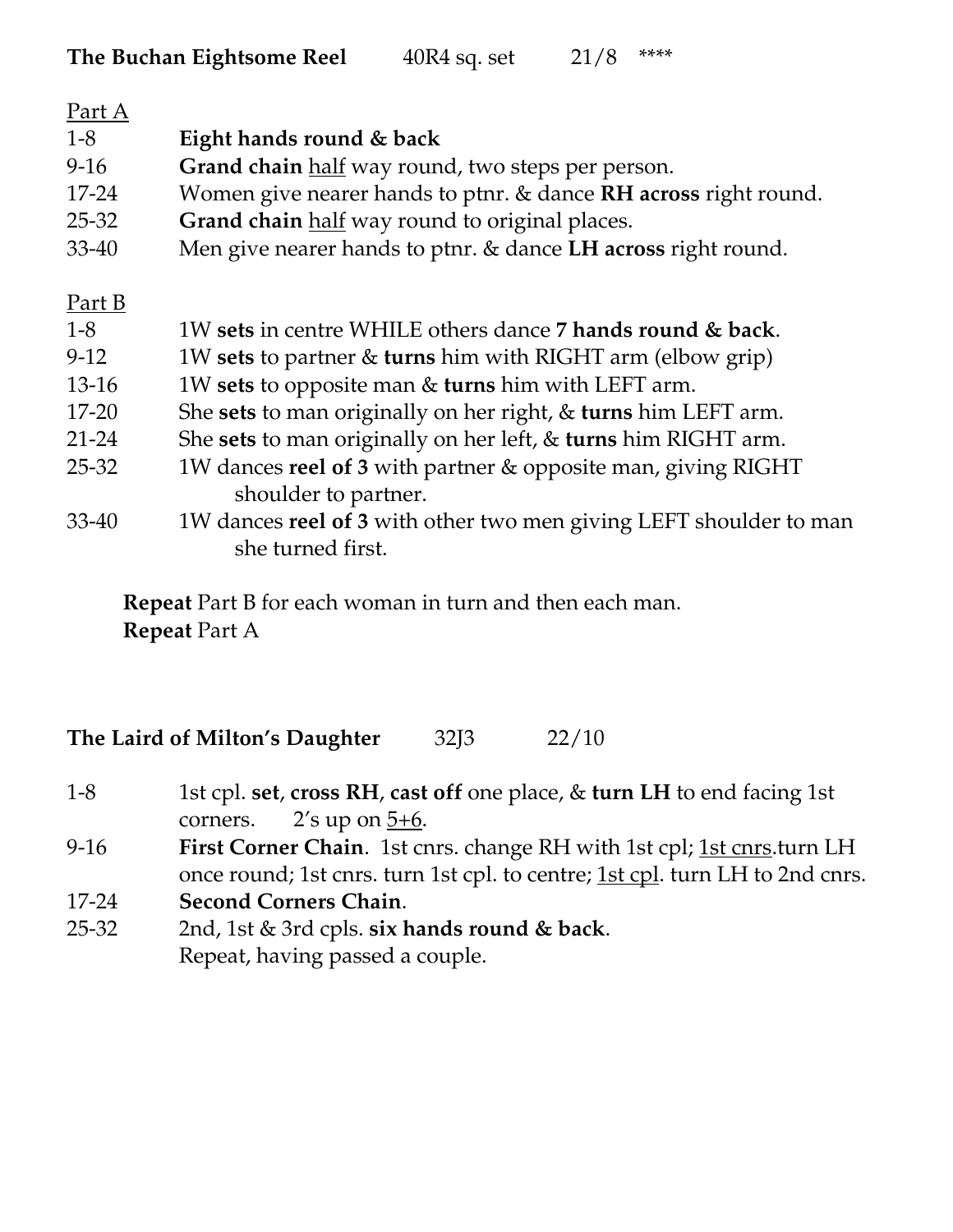| <b>Miss Ogilvie's Fancy</b> | 32S <sub>3</sub> | 20/8 |
|-----------------------------|------------------|------|
|-----------------------------|------------------|------|

- 1-8 1st & 2nd cpls. **poussette right round**.
- 9-16 1st cpl. **lead down the middle & up** and **cast off** into 2nd place. 2's up on 15+16.
- 17-24 1st & 3rd cpls. **four hands round & back.**
- 25-32 1st & 2nd cpls. **rights &lefts.** Repeat, having passed a couple.

**Da Rain Dancin'** 32R3 Wallace - The Whiteadder Coll. \*\*\*\*\*

- 1-4 1st cpl. **dance down** below 3's, **cast up** to 2nd place on own sides. 2's up on 3+4.
- 5-8 2nd , 1st, & 3rd cpls**. set & cross RH.**
- 9 -12 1st cpl. **dance up** round 2's & **cast off** to 2nd place on opp. sides.
- 13-16 2nd, 1st & 3rd cpls. **set**; 1st cpl. **turn** LH to face 1st corners **while**  2's & 3's **cross** LH.
- 17-24 1st cpl. **set** to 1st corner (bar 17) & **to partner** across the dance, (bar 18), & **turn RH** 3/4 to face 2nd corners; **set** to 2nd corner (bar 21) & **to partner** up & down the dance (bar 22), **& turn RH** 3/4 to end in 2nd place on own sides.
- 25-32 2nd, 1st, & 3rd cpls. **six hands round & back**. Repeat, having passed a couple.

| Joe MacDiarmid's Jig | 32J <sub>4</sub> | 5 for 1982 |
|----------------------|------------------|------------|
|----------------------|------------------|------------|

1-8 All 4 cpls. **advance & retire** then **turn** ptnr. RH 9-12 1st cpl. facing 4th cpl., **advance & retire** up & down the dance. 13-16 1W + 2W, 3M + 4M **turn** LH while 1M + 2M, 3W + 4W turn RH 17-24 1st cpl. **lead down, cross over** below the 3's, **cast off** behind the 4's & dance  $1/2$  **figure of 8** round the  $4's$ .  $2, 3, +4$  step up on  $23 + 24$ . 25-32 All dance **eight hands round & back**. Repeat, with a new top couple.